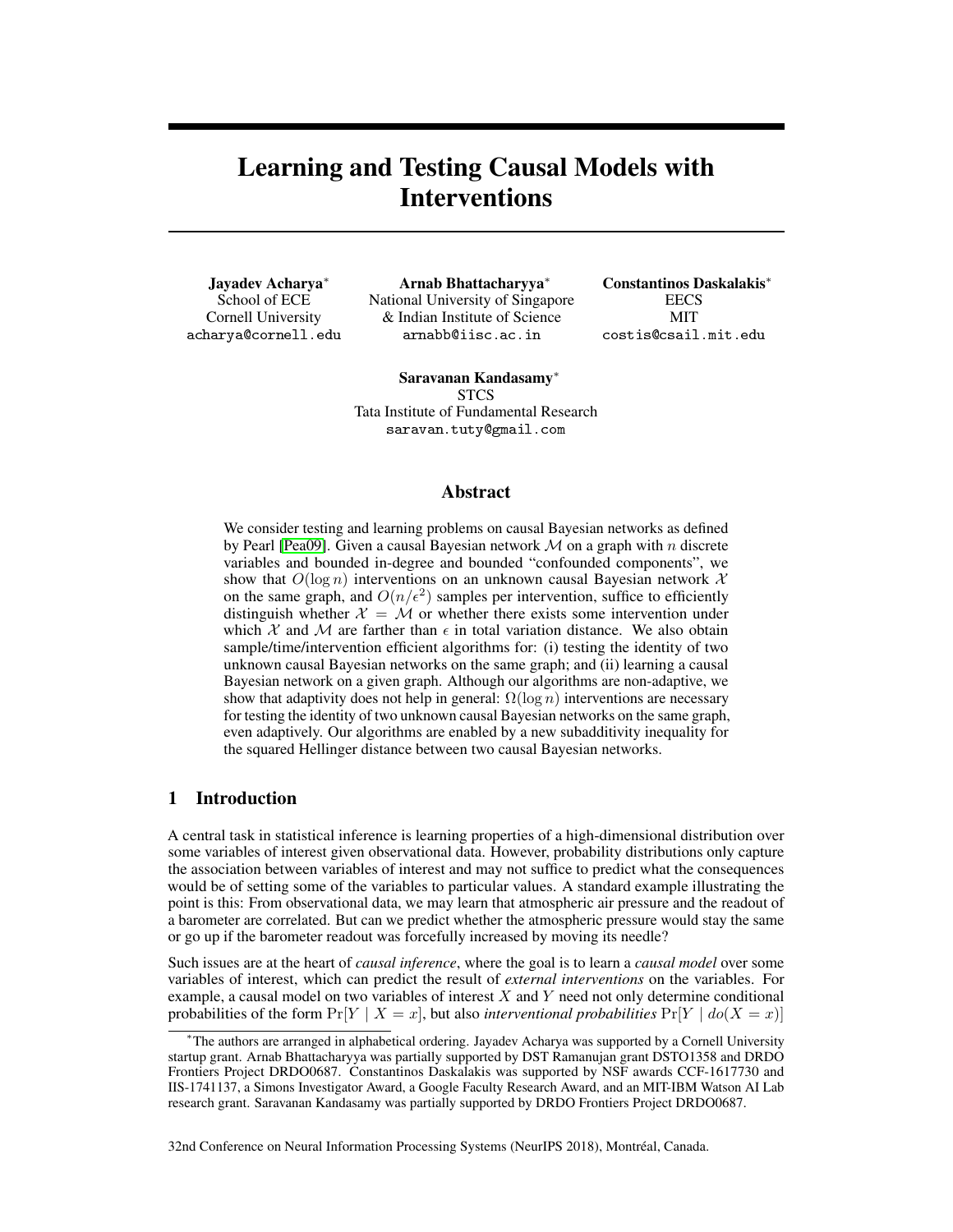where, following Pearl's notation [Pea09],  $dof(X = x)$  means that X has been forced to take the value x by an external action. In our previous example,  $Pr[Pressure | do(Barometer = b)] = Pr[Pressure]$ but Pr[Barometer  $|do(P$ ressure = p)]  $\neq$  Pr[Barometer], reflecting that the atmospheric pressure causes the barometer readout, not the other way around.

Causality has been the focus of extensive study, with a wide range of analytical frameworks proposed to capture causal relationships and perform causal inference. A prevalent class of causal models are *graphical causal models*, going back to Wright [Wri21] who introduced such models for path analysis, and Haavelmo [Haa43] who used them to define structural equation models. Today, graphical causal models are widely used to represent causal relationships in a variety of ways [SDLC93, GC99, Pea09, SGS00, Nea04, KF09].

In our work, we focus on the central model of *causal Bayesian networks* (CBNs) [Pea09, SGS00, Nea04]. Recall that a (standard) Bayesian network is a distribution over several random variables that is associated with a directed acyclic graph. The vertices of the graph are the random variables over which the distribution is defined, and the graph describes conditional independence properties of the distribution. In particular, every variable is independent of its non-descendants, conditioned on the values of its parents in the graph. A CBN is also associated with a directed acyclic graph (DAG) whose vertices are the random variables on which the distribution is defined. However, a CBN is not a single distribution over these variables but the collection of all possible interventional distributions, defined by setting any subset of the variables to any set of values. In particular, every vertex is both a variable V and a *mechanism* to generate the value of V given the values of the parent vertices, and the interventional distributions are defined in terms of these mechanisms.

We allow CBNs to contain both observable and unobservable (hidden) random variables. Importantly, we allow *unobservable confounding variables*. These are variables that are not observable, yet they are ancestors of at least two observable variables. These are especially tricky in statistical inference, as they may lead to spurious associations.

#### 1.1 Our Contributions

Consider the following situations:

- 1. An engineer designs a large circuit using a circuit simulation program and then builds it in hardware. The simulator predicts relationships between the voltages and currents at different nodes of the circuit. Now, the engineer would like to verify whether the simulator's predictions hold for the real circuit by doing a limited number of experiments (e.g., holding some voltages at set levels, cutting some wires, etc.). If not, then she would want to learn a model for the system that has sufficiently good accuracy.
- 2. A biologist is studying the role of a set of genes in migraine. He would like to know whether the mechanisms relating the products of these genes are approximately the same for patients with and without migraine. He has access to tools (e.g., CRISPR-based gene editing technologies  $[DPL+16]$ ) that generate data for gene activation and knockout experiments.

Motivated by such scenarios, we study the problems of hypothesis testing and learning CBNs when both observational and interventional data are available. The main highlight of our work is that we prove bounds on the number of samples, interventions, and time steps required by our algorithms.

To define our problems precisely, we need to specify what we consider to be a good approximation of a causal model. Given  $\epsilon \in (0, 1)$ , we say that two causal models M and N on a set of variables  $V \cup U$  (observable and unobservable resp.) are  $\epsilon$ -close (denoted  $\Delta(\mathcal{M}, \mathcal{N}) \leq \epsilon$ ) if for every subset S of V and assignment s to S, performing the same intervention  $do(S = s)$  to both M and N leads to the two interventional distributions being  $\epsilon$ -close to each other in total variation distance. Otherwise, the two models are said to be  $\epsilon$ -far and  $\Delta(\mathcal{M}, \mathcal{N}) > \epsilon$ .

Thus, two models  $M$  and  $N$  are close according to the above definition if there is *no* intervention which can make the resulting distributions differ significantly. This definition is motivated by the philosophy articulated by Pearl (pp. 414, [Pea09]) that "causation is a summary of behavior under intervention". Intuitively, if there is some intervention that makes  $M$  and  $N$  behave differently, then  $M$  and  $N$  do not describe the same causal process. Without having any prior information about the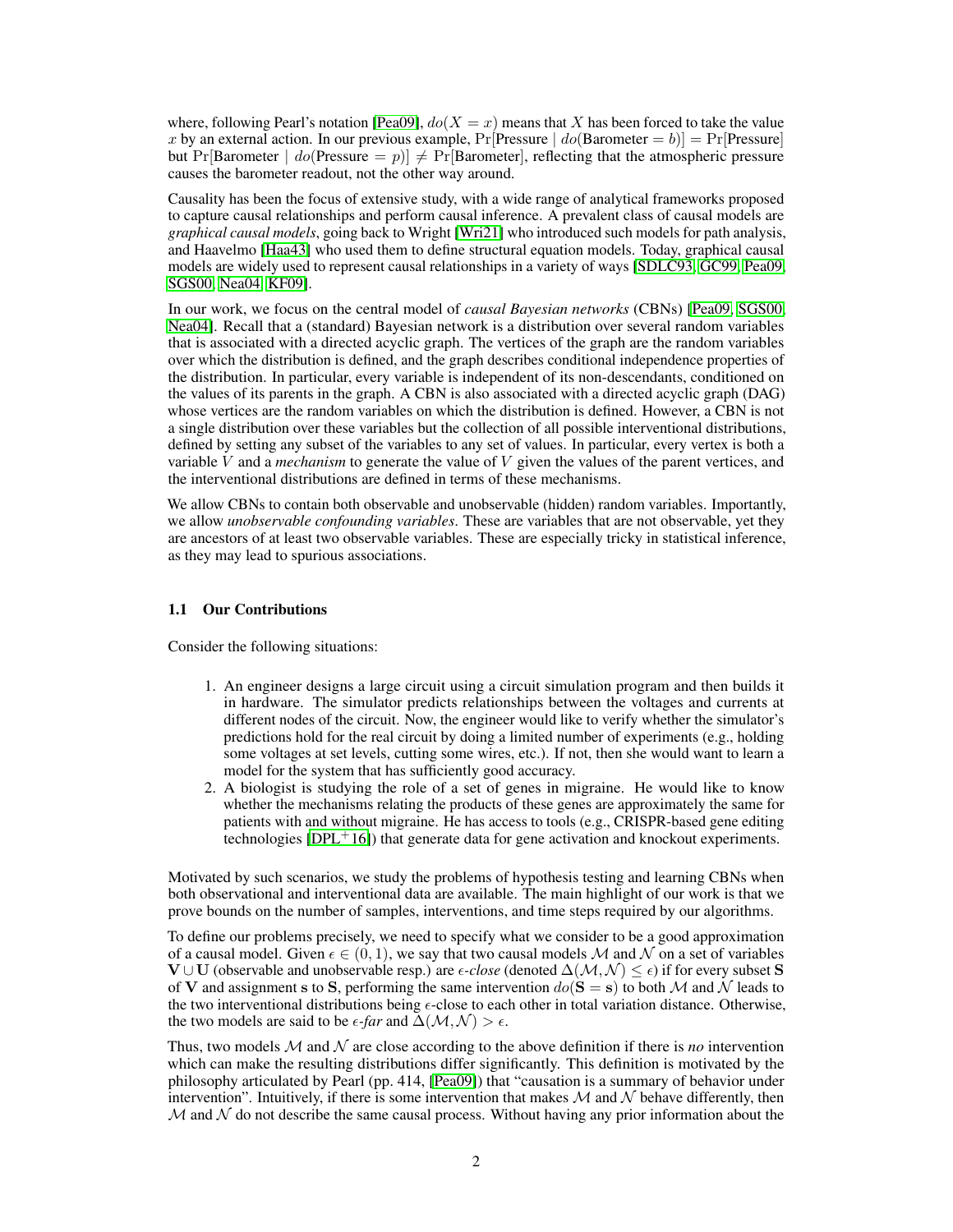set of relevant interventions, we adopt a worst-case view and simply require that causal models  $\mathcal M$ and  $\mathcal N$  behave similarly for every intervention to be declared close to each other.<sup>2</sup>

The *goodness-of-fit testing* problem can now be described as follows. Suppose that a collection  $V \cup U$  (observable and unobservable resp.) of n random variables are causally related to each other. Let  $M$  be a hypothesized causal model for  $V \cup U$  that we are given explicitly. Suppose that the true model to describe the causal relationships is an unknown  $X$ . Then, the goodness-of-fit testing problem is to distinguish between: (i)  $\mathcal{X} = \mathcal{M}$ , versus (ii)  $\Delta(\mathcal{X}, \mathcal{M}) > \epsilon$ , by sampling from and experimenting on  $V$ , i.e. forcing some variables in  $V$  to certain values and sampling from the thus intervened upon distribution.

We study goodness-of-fit testing assuming  $X$  and  $M$  are causal Bayesian networks over a known DAG G. Given a DAG G, CBN M and  $\epsilon > 0$ , we denote the corresponding goodness-of-fit testing problem CGFT( $G, M, \epsilon$ ). For example, the engineer above, who wants to determine whether the circuit behaves as the simulation software predicts, is interested in the problem CGFT( $G, M, \epsilon$ ) where  $M$  is the simulator's prediction, G is determined by the circuit layout, and  $\epsilon$  is a user-specified accuracy parameter. Here is our theorem for goodness-of-fit testing.

Theorem 1 (Goodness-of-fit Testing – Informal). *Let* G *be a DAG on* n *vertices with bounded in-degree and bounded "confounded components." Let* M *be a given CBN over* G*. Then, there exists an algorithm solving*  $\mathsf{CGFT}(G, \mathcal{M}, \epsilon)$  *that makes*  $O(\log n)$  *interventions, takes*  $O(n/\epsilon^2)$  *samples* per intervention and runs in time  $\tilde{O}(n^2/\epsilon^2)$ . Namely, the algorithm gets access to a CBN X over G, *accepts with probability*  $\geq 2/3$  *if*  $\mathcal{X} = \mathcal{M}$  *and rejects with probability*  $\geq 2/3$  *if*  $\Delta(\mathcal{X}, \mathcal{M}) > \epsilon$ .

By "confounded component" in the above statement, we mean a *c-component* in G, as defined in Definition 7. Roughly, a c-component is a maximal set of observable vertices that are pairwise connected by paths of the form  $\bar{V}_{i_1} \leftarrow U_{j_1} \rightarrow V_{i_2} \leftarrow U_{j_2} \rightarrow V_{i_3} \leftarrow \cdots \rightarrow V_{i_k}$  where  $V_i$ 's and  $U_j$ 's correspond to observable and unobservable variables respectively. The decomposition of CBNs into c-components has been important in earlier work [TP02] and continues to be an important structural property here.

We can use our techniques to extend Theorem 1 in several ways:

(1) In the *two-sample testing* problem for causal models, the tester gets access to two unknown causal models X and Y on the same set of variables  $V \cup U$  (observable and unobservable resp.). For a given  $\epsilon > 0$ , the goal is to distinguish between (i)  $\mathcal{X} = \mathcal{Y}$  and (ii)  $\Delta(\mathcal{X}, \mathcal{Y}) > \epsilon$ by sampling from and intervening on V in both  $\mathcal X$  and  $\mathcal Y$ .

We solve the two-sample testing problem when the inputs are two CBNs over the same DAG G in n variables; for a given  $\epsilon > 0$  and DAG G, call the problem C2ST( $G, \epsilon$ ). Specifically, we show an algorithm to solve  $C2ST(G, \epsilon)$  that makes  $O(\log n)$  interventions on the input models X and Y, uses  $O(n/\epsilon^2)$  samples per intervention and runs in time  $\tilde{O}(n^2/\epsilon^2)$ , when G has bounded in-degree and c-component size.<sup>3</sup>

- (2) For the C2ST( $G, \epsilon$ ) problem, the requirement that G be fully known is rather strict. Instead, suppose the common graph  $G$  is unknown and only bounds on its in-degree and maximum ccomponent size are given. For example, the biologist above who wants to test whether certain causal mechanisms are identical for patients with and without migraine can reasonably assume that the underlying causal graph is the same (even though he doesn't know what it is exactly) and that only the strengths of the relationships may differ between subjects with and without migraine. For this problem, we obtain an efficient algorithm with nearly the same number of samples and interventions as above.
- (3) The problem of *learning* a causal model can be posed as follows: the learning algorithm gets access to an unknown causal model X over a set of variables  $V \cup U$  (observable and unobservable resp.), and its objective is to output a causal model N such that  $\Delta(\mathcal{X}, \mathcal{N}) \leq \epsilon$ . We consider the problem  $\mathsf{CL}(G, \epsilon)$  of learning a CBN over a known DAG G on the observable and unobservable variables. For example, this is the problem facing the engineer above

<sup>&</sup>lt;sup>2</sup>To quote Pearl again, "It is the nature of any causal explanation that its utility be proven not over standard situations but rather over novel settings that require innovative manipulations of the standards." (pp. 219, [Pea09]).

<sup>&</sup>lt;sup>3</sup>Of course, it is allowed for the two networks to be different subgraphs of G. So, X could be defined by the graph  $G_1$  and Y by  $G_2$ . Our result holds when  $G_1 \cup G_2$  is a DAG with bounded in-degree and c-component size.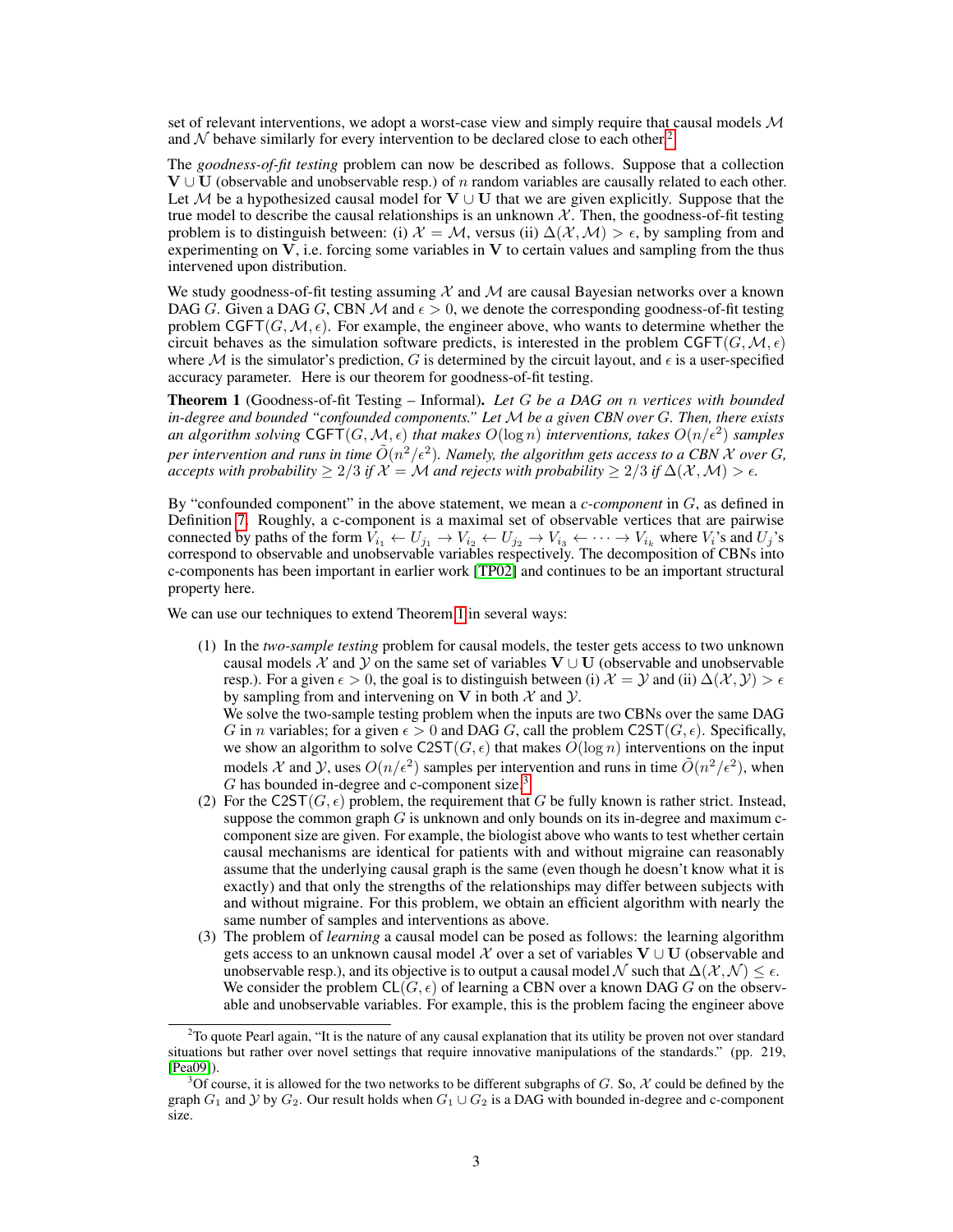who wants to learn a good model for his circuit by conducting some experiments; the DAG  $G$  in this case is known from the circuit layout. Given a DAG  $G$  with bounded in-degree and c-component size and a parameter  $\epsilon > 0$ , we design an algorithm that on getting access to a CBN  $\mathcal X$  defined over  $G$ , makes  $O(\log n)$  interventions, uses  $\tilde O(n^2/\epsilon^4)$  samples per intervention, runs in time  $\tilde{O}(n^3/\epsilon^4)$ , and returns an oracle  $\mathcal N$  that can efficiently compute  $P_{\mathcal{X}}[\mathbf{V} \setminus \mathbf{T} \mid do(\mathbf{T} = \mathbf{t})]$  for any  $\mathbf{T} \subseteq \mathbf{V}$  and  $\mathbf{t} \in \Sigma^{|\mathbf{T}|}$  with error at most  $\epsilon$  in TV distance.

The sample complexity of our testing algorithms matches the state-of-the-art for testing identity of (standard) Bayes nets [DP17, CDKS17]. Designing a goodness-of-fit tester using  $o(n)$  samples is a very interesting challenge and seems to require fundamentally new techniques.

We also show that the number of interventions for  $C2ST(G, \epsilon)$  and  $CL(G, \epsilon)$  is nearly optimal, even in its dependence on the in-degree and c-component size, and even when the algorithms are allowed to be adaptive. By 'adaptive' we mean the algorithms are allowed to choose the future interventions based on the samples observed from the past interventions. Specifically,

Theorem 2. *There exists a causal graph* G *on* n *vertices, with maximum in-degree at most* d *and largest c-component size at most* `*, such that* Ω(|Σ| `d−2 log n) *interventions are necessary for any algorithm (even adaptive) that solves*  $C2ST(G, \epsilon)$  *or*  $CL(G, \epsilon)$ *, where*  $\Sigma$  *is the alphabet set from which the variables take values.*

We make no assumptions about the distributions or the functional relationships, and we show that in the worst case, the  $K^{\ell d}$  bound, that appears in the number of interventions, is unavoidable. However, with further assumptions, one can hope to reduce this number. For example, if the graph has no hidden variables and each assignment to the parent sets occurs with large enough probability, access to interventions is not necessary. Or if the mechanism relating each variable to its parents can be modeled as a linear function, then a covering set of interventions is not needed.

#### 1.2 Related Work

(A longer discussion of previous work on causality as well as on testing/learning distributions is in Appendix A.) There is a huge and old literature on causality, for both and learning testing causal relationships that is impossible to detail here. To the best of our knowledge, though, most previous work is on testing/learning only the causal graph, whereas our objective is to test/learn the entire causal model (i.e., the set of all interventional distributions). In fact, many of our results assume that the causal graph is already known; as discussed in Section 1.4, we hope that in future work, this requirement can be relaxed.

Motivated by the problem of testing causal graphs, Tian and Pearl [TP02] derive functional constraints among the distributions of observed variables (not just conditional independence relations) in a causal Bayesian network over the graph. Kang and Tian [KT06] derive such functional constraints on interventional distributions. Although these results yield non-trivial constraints, it is not clear how to use them for testing goodness-of-fit with statistical guarantees.

The problem of learning causal graphs has been extensively studied. [PV95, VP92, SGS00, ARSZ05, Zha08] give algorithms to recover the class of causal graphs consistent with given conditional independence relations in observational data. Subsequent work considered the setting when both observational and interventional data are available. This setting has been a recent focus of study [HB12a, WSYU17, YKU18], motivated by advances in genomics that allow high-resolution observational and interventional data for gene expression using flow cytometry and CRISPR technologies  $[SPP<sup>+</sup>05, MBS<sup>+</sup>15, DPL<sup>+</sup>16]$ . [EGS05, Ebe07, HB12b] derived the minimum number of interventional distributions that suffice to fully identify the underlying causal graphs when there are no confounding variables. Recently, Kocaoglu et al. [KSB17] showed an efficient randomized algorithm to learn a causal graph with confounding variables while minimizing the number of interventions from which conditional independence relations are obtained.

From the perspective of query learning, learning circuits with value injection queries was introduced by Angluin et al. [AACW09]. The value injection query model is a deterministic circuit defined over an underlying directed acyclic graph whose output is determined by the value of the output node. [AACW09] considers the problem of learning the outputs of all value injection queries (i.e., interventions) where the learner has oracle access to value injection queries with the objective of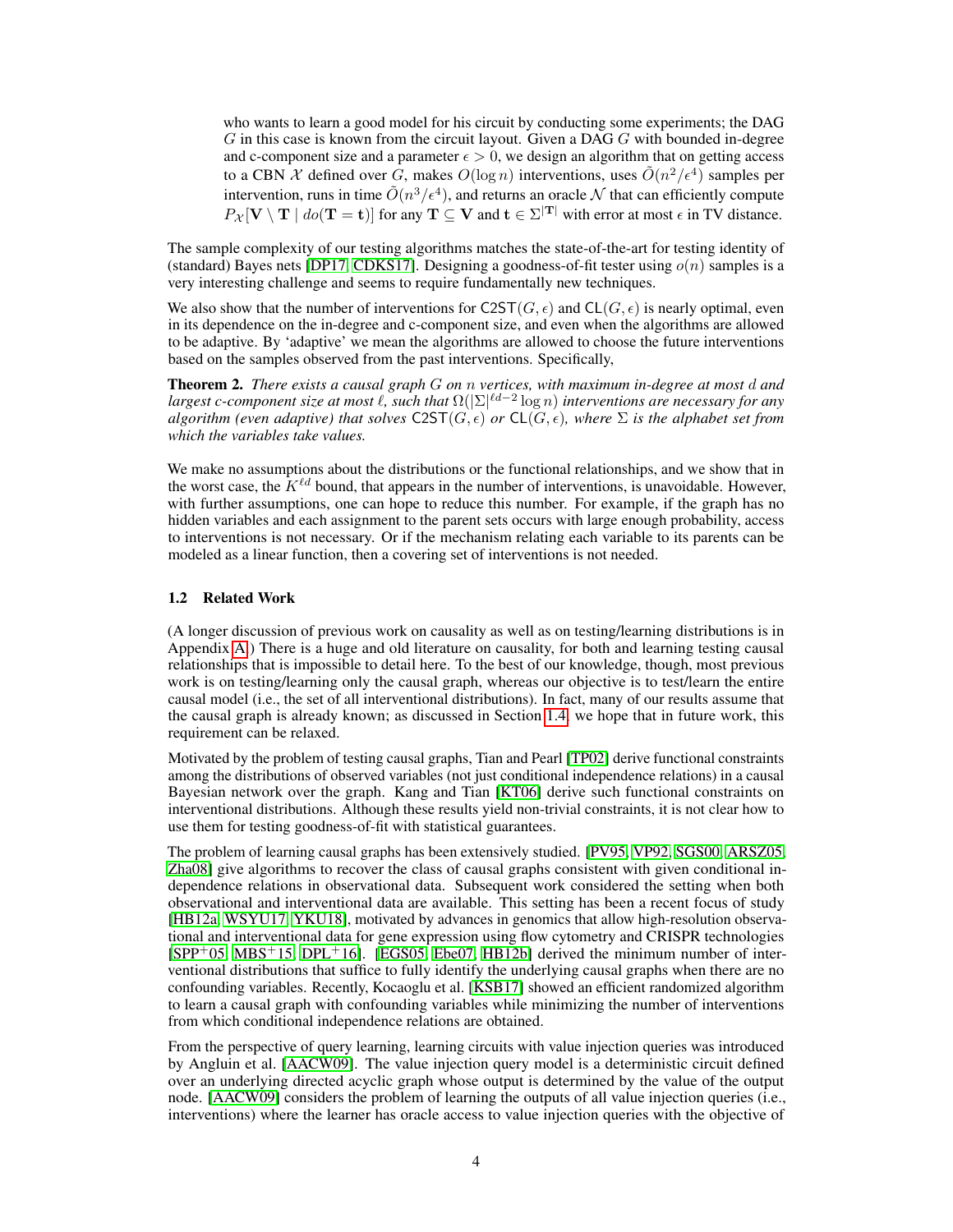minimizing the number of queries, when the size of alphabet set is constant. This was later generalized to large alphabet and analog circuits in [AACR08, Rey09].

All the works mentioned above assume access to an oracle that gives conditional independence relations between variables in the observed and interventional distributions. This is clearly a problematic assumption because it implicitly requires unbounded training data. For example, Scheines and Spirtes [SS08] have pointed out that measurement error, quantization and aggregation can easily alter conditional independence relations. The problem of developing finite sample bounds for testing and learning causal models has been repeatedly posed in the literature. The excellent survey by Guyon, Janzing and Schölkopf [GJS10] on causality from a machine learning perspective underlines the issue as one of the "ten open problems" in the area. To the best of our knowledge, our work is the first to show finite sample complexity and running time bounds for inference problems on CBNs.

An application of our learning algorithm is to the problem of *transportability*, studied in [BP13, SP08, LH13, PB11, BP12], which refers to the notion of transferring causal knowledge from a set of source domains to a target domain to identify causal effects in the target domain, when there are certain commonalities between the source and target domains. Most work in this area assume the existence of an algorithm that learns the set of *all* interventions, that is the complete specification of the source domain model. Our learning algorithm can be used for this purpose; it is efficient in terms of time, interventions, and sample complexity, and it learns each intervention distribution to error at most  $\epsilon$ .

#### 1.3 Overview of our Techniques

In this section, we give an overview of the proof of Theorem 1 and the lower bound construction. We start by making a well-known observation [TP02, VP90] that CBNs can be assumed to be over a particular class of DAGs known as *semi-Markovian causal graphs*. A semi-Markovian causal graph is a DAG where every vertex corresponding to an unobservable variable is a root and has exactly two children, both observable. More details of the correspondence are given in Appendix I.

In a semi-Markovian causal graph, two observable vertices  $V_1$  and  $V_2$  are said to be connected by a bi-directed edge if there is a common unobservable parent of  $V_1$  and  $V_2$ . Each connected component of the graph restricted to bi-directed edges is called a *c-component*. The decomposition into c-components forms a partition of the observable vertices, which gives very useful structural information about the causal model. In particular, a fact that is key to our whole analysis is that if  $\mathcal N$  is a semi-Markovian Bayesian network on observable and unobservable variables  $V \cup U$  with c-components  $C_1, \ldots, C_p$ , then for any  $\mathbf{v} \in \Sigma^{|\mathbf{V}|}$ :

$$
P_{\mathcal{N}}[\mathbf{v}] = \prod_{i=1}^{p} P_{\mathcal{N}}[\mathbf{c}_i \mid do(\mathbf{V} \setminus \mathbf{C}_i = \mathbf{v} \setminus \mathbf{c}_i)] \tag{1}
$$

where  $\Sigma$  is the alphabet set,  $\bf c_i$  is the restriction of  $\bf v$  to  $\bf C_i$  and  $\bf v \setminus \bf c_i$  is the restriction of  $\bf v$  to  $\bf V \setminus \bf C_i$ [TP02]. Moreover, one can write a similar formula (Lemma 9) for an interventional distribution on  $\mathcal N$  instead of the observable distribution  $P_{\mathcal N}[\mathbf v]$ .

The most direct approach to test whether two causal Bayes networks  $\mathcal X$  and  $\mathcal Y$  are identical is to test whether each interventional distribution is identical in the two models. This strategy would require  $(|\Sigma| + 1)^n$  many interventions, each on a variable set of size  $O(n)$ , where n is the total number of observable vertices. To reduce the number of interventions as well as the sample complexity, a natural approach, given (1) and its extension to interventional distributions, is to test for identity between each pair of "local" distributions

 $P_{\mathcal{X}}[\mathbf{S} \mid do(\mathbf{v} \setminus \mathbf{s})]$  and  $P_{\mathcal{Y}}[\mathbf{S} \mid do(\mathbf{v} \setminus \mathbf{s})]$ 

for every subset S of a c-component C and assignment  $v \setminus s$  to  $V \setminus S$ . We assume that each c-component is bounded, so each local distribution has bounded support. Moreover, using the conditional independence properties of Bayesian networks, note that in each local distribution, we only need to intervene on observable parents of S that are outside S, not on all of  $V \setminus S$ .

Through a probabilistic argument, we efficiently find a *small set* I of *covering interventions*, which are defined as a set of interventions with the following property: For every subset S of a c-component and for every assignment  $pa(S)$  to the observable parents of S, there is an intervention  $I \in I$  that does not intervene on S and sets the parents of S to exactly pa(S). Our test performs all the interventions in I on both X and Y and hence can observe each of the local distributions  $P_{\mathcal{X}}[\mathbf{S} | do(\mathbf{pa}(\mathbf{S}))]$  and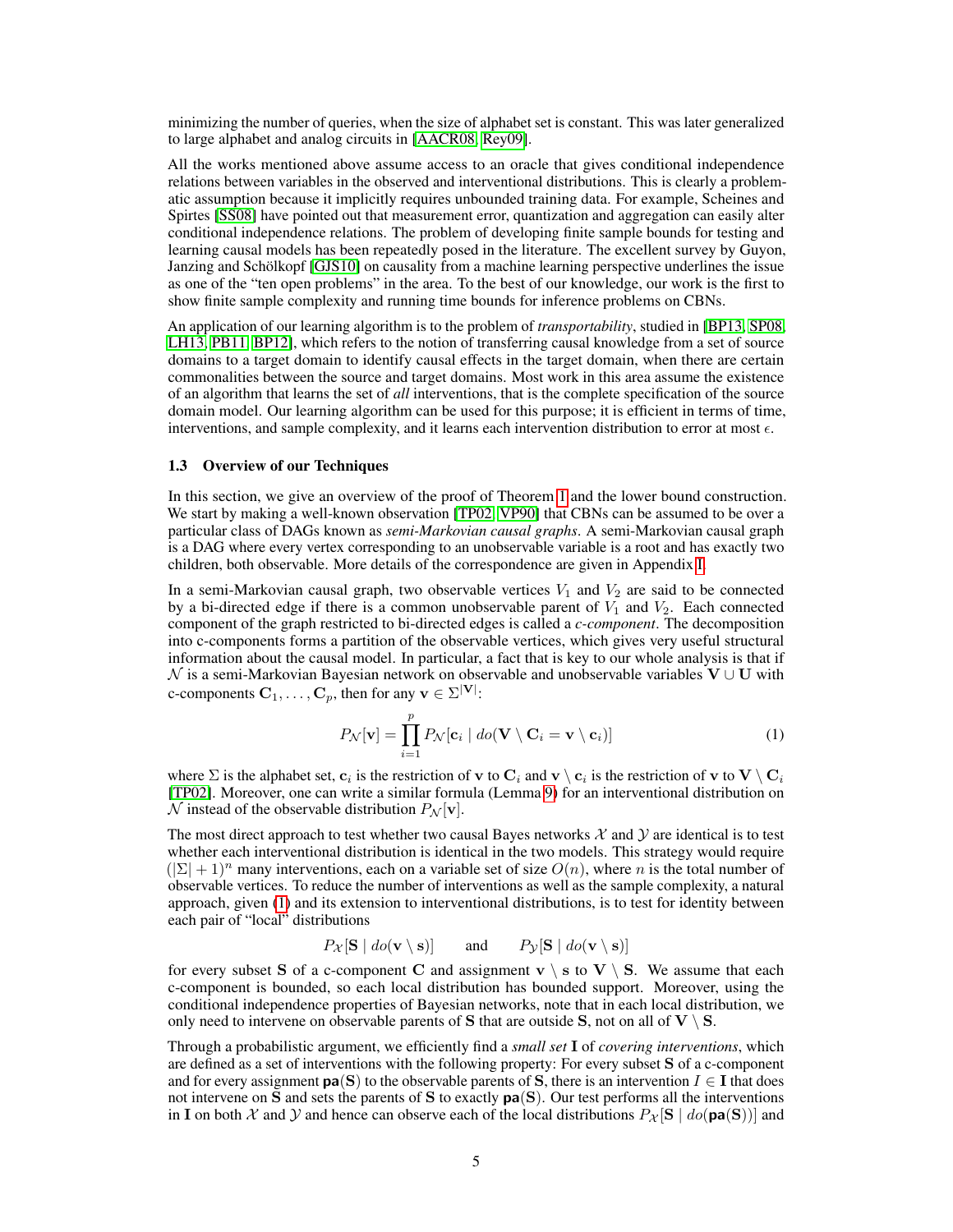$P_{\mathcal{V}}[\mathbf{S} \mid \text{do}(\mathbf{pa}(\mathbf{S}))]$ . What remains is to bound  $\Delta(\mathcal{X}, \mathcal{Y})$  in terms of the distances between each pair of local distributions.

To that end, we develop a subadditivity theorem about CBNs, and this is the main technical contribution of our upper bound results. We show that if each pair of local distributions is within distance  $\gamma$  in *squared Hellinger* distance, then for any intervention I, applying I to  $\mathcal X$  and  $\mathcal Y$  results in distributions that are within  $O(n\gamma)$  distance in squared Hellinger distance, assuming bounded in-degree and c-component size of the underlying graph. A bound on the total variation distance between the interventional distributions and hence  $\Delta(\mathcal{X}, \mathcal{Y})$  follows. The subadditivity theorem is inspired from [DP17], where they showed that for Bayes networks, "closeness of local marginals implies closeness of the joint distribution". Our result is in a very different set-up, where we prove "closeness of local interventions implies closeness of any joint interventional distribution", and requires a new proof technique. We relax the squared Hellinger distance between the interventional distributions as the objective of a minimization program in which the constraints are that each pair of local distributions is  $\gamma$ -close in squared Hellinger distance. By a sequence of transformations of the program, we lower bound its objective in terms of  $\gamma$ , thus proving our result. In the absence of unobservable variables, the analysis becomes much simpler and is sketched in Appendix B.

Regarding the lower bound, we prove that the number of interventions required by our algorithms are indeed necessary for any algorithm that solves  $C2ST(G, \epsilon)$  or  $CL(G, \epsilon)$ , even if the algorithms are provided with infinite samples/time. For any algorithm that fails to perform some local intervention I, we provide a construction of two models which do not agree on  $I$  and agree on all other interventions. Our construction is designed in such a way that it allows adaptive algorithms. The idea is to show an adversary that, for each intervention, reveals a distribution to the algorithm. Towards the end, when the algorithm fails to perform some local intervention  $I$ , we can show a construction of two models such that: i) both the models do not agree on  $I$ , and the total variation distance between the interventional distributions is equal to one; ii) and for all other interventions, the interventional distributions revealed by the adversary match with the corresponding distributions on both the models. This, together with a probabilitic argument, shows the existence of a causal graph that requires sufficiently large number of interventions to solve  $C2ST(G, \epsilon)$  and  $CL(G, \epsilon)$ .

#### 1.4 Future Directions

We hope that this work paves the way for future research on designing efficient algorithms with bounded sample complexity for learning and testing causal models. For the sake of concreteness, we list a few open problems.

- Interventional experiments are often expensive or infeasible, so one would like to deduce causal models from observations alone. In general, this is impossible. However, in *identifiable* CBNs (see [Tia02]), one can identify causal effects from observational data alone. Is there an efficient algorithm to learn an identifiable interventional distribution from samples?<sup>4</sup>
- A deficiency of our learning algorithm is that we assume the underlying causal graph is fully known. Can our learning algorithm be extended to the setting where the hypothesis only consists of some limited information about the causal graph (e.g., in-degree, c-component size) instead of the whole graph? This seems to be a hard problem. In fact, it is open how to efficiently learn the distribution given by a standard Bayesian network based on samples from it if we don't know the underlying graph [DP17, CDKS17].
- Our goodness-of-fit algorithm might reject even when the input  $\mathcal X$  is very close to the hypothesis M. Is there a *tolerant* goodness-of-fit tester that accepts when  $\Delta(\mathcal{X},\mathcal{M}) \leq \epsilon_1$  and rejects when  $\Delta(\mathcal{X},\mathcal{M}) > \epsilon_2$  for  $0 < \epsilon_1 < \epsilon_2 < 1$ ? Our current analysis does not extend to a tolerant tester. The same question holds for testing goodness-of-fit for standard Bayesian networks.
- In many applications, causal models are described in terms of *structural equation models*, in which each variable is a deterministic function of its parents as well as some stochastic error terms. Design sample and time efficient algorithms for testing and learning structural equation

<sup>4</sup> Schulman and Srivastava [SS16] have shown that under adversarial noise, there exist causal Bayesian networks on n nodes where estimating an identifiable intervention to precision d requires precision  $d+\exp(n^{0.49})$ in the estimates of the probabilities of observed events. However, this instability is likely due to the adversarial noise and does not preclude an efficient sampling-based algorithm, especially if we assume a balancedness condition as in [CDKS17].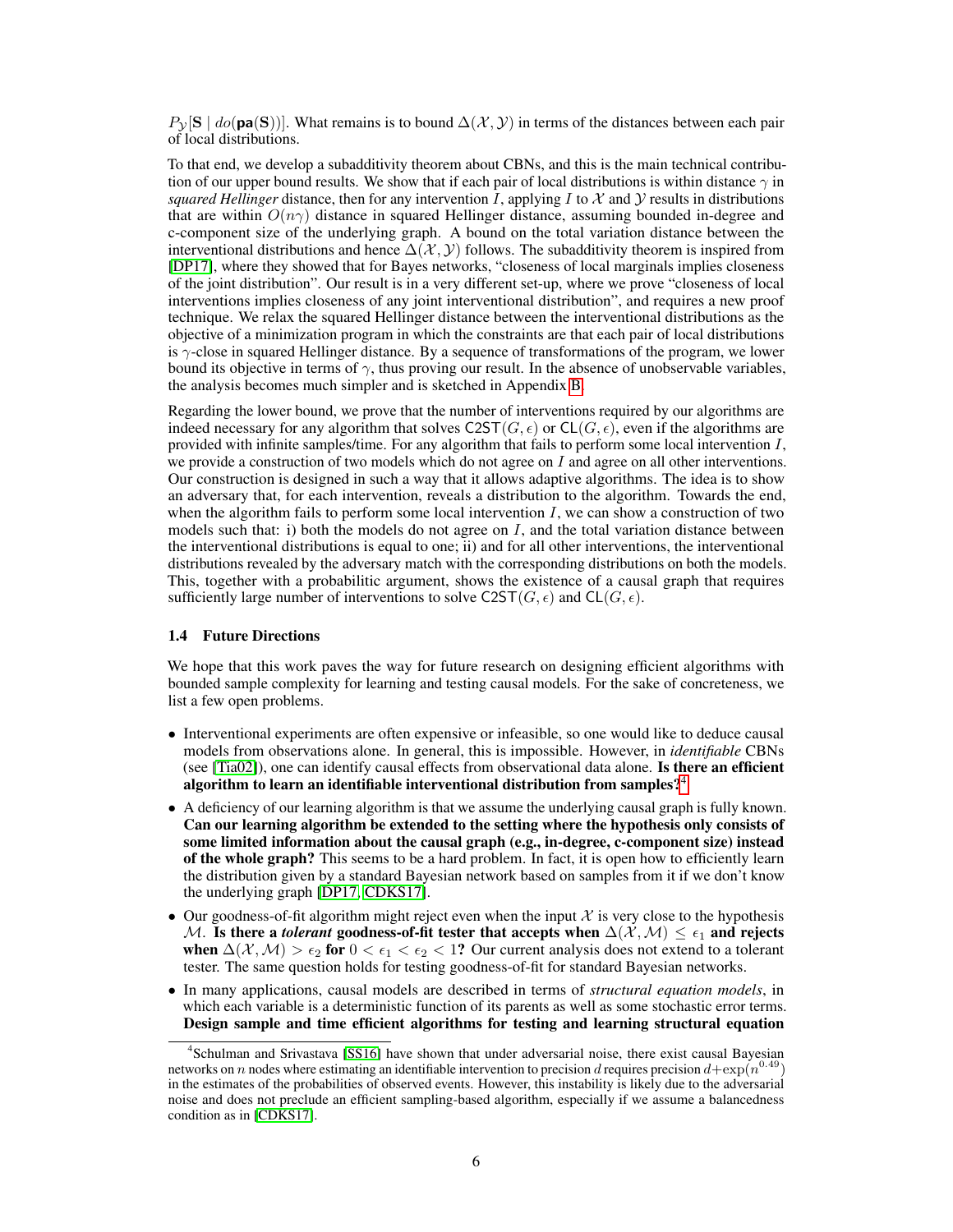models. Other questions such as evaluating *counterfactual* queries or doing *policy analysis* (see Chapter 7 of [Pea09]) also present interesting algorithmic problems.

## 2 Testing and Learning Algorithms for SMBNs

We use SMCG and SMBN to denote semi-Markovian causal graph and semi-Markovian Bayesian network respectively on  $V \cup U$ , observable and unobservable variables respectively. Let  $\mathcal{G}_{d,\ell}$  denotes the class of SMCGs with maximum in-degree at most  $d$  and largest c-component size at most  $\ell$ . For any subset S of observable variables, we use  $Pa(S)$  to denote the observable parents of S (excluding S), and  $pa(S)$  to denote an assignment to  $Pa(S)$ . More formal definitions can be found in Appendix C.

First we recall a fast and sample-efficient test for squared Hellinger distance from [DKW18].

**Lemma 1.** [Hellinger Test, [DKW18]] Given  $O(\min(D^{2/3}/\epsilon^{8/3}, D^{3/4}/\epsilon^2))$  samples from each unknown distributions P and Q, we can distinguish between  $P = Q$  vs  $H^2(P,Q) \geq \epsilon^2$  with *probability at least* 2/3*. This probability can be boosted to* 1 − δ *at a cost of an additional*  $O(\log(1/\delta))$  *factor in the sample complexity. The running time of the algorithm is quasi-linear in the sample size* 5 *.*

We also need the notion of *covering intervention sets*:

Definition 1. *A set of interventions* I *is a* covering intervention set *if for every subset* S *of every c*-component, and every assignment  $pa(S) \in \Sigma^{|\textbf{ Pa}(S)|}$  there exists an  $I \in \textbf{I}$  such that, (i) No node in S *is intervened in* I*; (ii) Every node in* Pa(S) *is intervened; and (iii)* I *restricted to* Pa(S) *has the assignment* pa(S)*.*

Our algorithms comprise of two key arguments.

- A procedure to compute a covering intervention set I of *small size*, given as Lemma 2 below.
- A sub-additivity result, shown in Theorem 3, for CBNs that allows us to localize the distances: where we show that two CBNs are far implies there exist a marginal distribution of some intervention in I such that the marginals are far.

**Lemma 2.** (Counting Lemma) *Let*  $G \in \mathcal{G}_{d,\ell}$  *be a* SMCG *with n vertices and*  $\Sigma$  *be an alphabet set of size* K. Then, there exists a covering intervention set **I** of size  $O(K^{\ell d} (3d)^{\ell} (\log n + \ell d \log K))$ . If the total degree of  $G$  is bounded by  $d$ , then there exists such an  ${\bf I}$  of size  $O(K^{\ell d} (3d)^\ell \ell d^2 \log K)$ . In *both cases, there is an*  $\tilde{O}(n)$  *time algorithm to output* **I**.

**Theorem 3.** (Subadditivity Theorem) Let M and N be two SMBNs defined on a known and common SMCG  $G \in \mathcal{G}_{d,\ell}$ *. For a given intervention*  $do(t)$ *, let*  $V \setminus T$  *partition into*  $\mathcal{C} = \{C_1, C_2, \ldots, C_p\}$ *, the c-components with respect to the induced graph*  $G[V \setminus T]$ *. Suppose* 

$$
H^2(P_{\mathcal{M}}[\mathbf{C}_j \mid \text{do}(\mathbf{pa}(\mathbf{C}_j))], P_{\mathcal{N}}[\mathbf{C}_j \mid \text{do}(\mathbf{pa}(\mathbf{C}_j))]) \le \gamma \qquad \forall j \in [p], \forall \mathbf{pa}(\mathbf{C}_j) \in \Sigma^{|\mathbf{Pa}(\mathbf{C}_j)|}.
$$
\n(2)

*Then*

$$
H^{2}\left(P_{\mathcal{M}}[\mathbf{V}\setminus\mathbf{T} \mid do(\mathbf{t})], P_{\mathcal{N}}[\mathbf{V}\setminus\mathbf{T} \mid do(\mathbf{t})]\right) \leq \epsilon \qquad \forall \mathbf{t} \in \Sigma^{|\mathbf{T}|} \tag{3}
$$

*where*  $\epsilon = \gamma |\Sigma|^{\ell(d+1)} n$ .

The proof of Lemma 2 is shown in Appendix E.1. The subadditivity theorem is proved in Appendix E.2.

Our main testing algorithm for  $C2ST(G, \epsilon)$  is shown below in Theorem 4, which gives Theorem 1 as a corollary, since two sample tests are harder than one sample tests. We also provide 1) an algorithm for C2ST( $G, \epsilon$ ) when  $G \in \mathcal{G}_{d,\ell}$  is unknown, and 2) an algorithm for CL( $G, \epsilon$ ). Both these algorithms are similar to the below algorithm and can be found in Appendix D.

 $5$ The sample complexity here is an improvement of the previously known result of [DK16].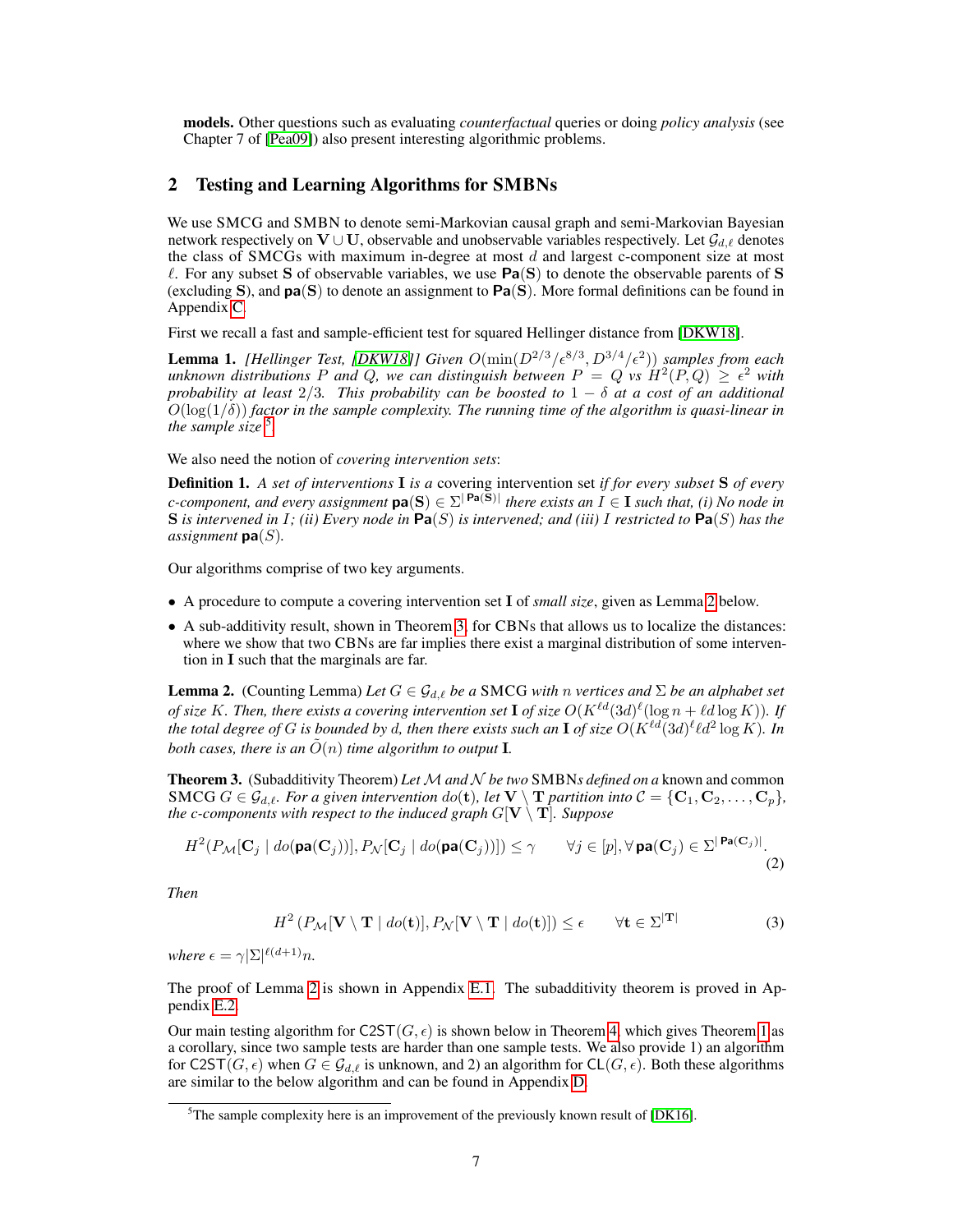**Theorem 4** (Algorithm for C2ST $(G, \epsilon)$ ). Let G be a SMCG  $\in$   $\mathcal{G}_{d,\ell}$  with n vertices. Let the *variables take values over a set*  $\Sigma$  *of size* K*. Then, there is an algorithm to solve* C2ST( $G, \epsilon$ )*,* that makes  $O(K^{\ell d}(3d)^{\ell} \log n)$  interventions to each of the unknown SMBNs X and Y, taking  $O(K^{\ell(d+7/4)}n\epsilon^{-2})$  *samples per intervention, in time*  $\tilde{O}(2^{\ell}K^{\ell(2d+7/4)}n^2\epsilon^{-2})$ .

*When the maximum degree (in-degree plus out-degree) of* G *is bounded by* d*, then our algorithm uses*  $O(K^{\ell d}(3d)^{\ell} \ell d^2 \log K)$  interventions with the same sample complexity and running time as above.

*Proof of Theorem 4.* Our algorithm is described in Algorithm 1. The algorithm starts with a covering intervention set **I**. Lemma 2 gives an **I** with  $O(K^{\ell d}(3d)^{\ell}(\log n+\ell d \log K))$  interventions., and when the maximum degree is bounded by d, then the same lemma gives an **I** of size  $O(K^{\ell d}(3d)^{\ell} \ell d^2 \log K)$ .

**Algorithm 1:** Algorithm for C2ST( $G, \epsilon$ )

I: Covering intervention set

- 1. Under each intervention  $I \in \mathbf{I}$ :
	- (a) Obtain  $O(K^{\ell(d+7/4)}n\epsilon^{-2})$  samples from the interventional distribution of I in both models  $X$  and  $Y$ .
	- (b) For any subset S of a c-component of G, if I does not set S but sets  $Pa(S)$ to pa(S), then using Lemma 1 and the obtained samples, test (with error probability at most  $1/(3K^{\ell d}2^{\ell}n)$ :

 $P_{\mathcal{X}}[\mathbf{S}|do(\mathbf{pa(S)})] = P_{\mathcal{Y}}[\mathbf{S}|do(\mathbf{pa(S)})] \text{ vs } H^2\left( \begin{array}{c} P_{\mathcal{X}}[\mathbf{S}|do(\mathbf{pa(S)})],\ P_{\mathcal{Y}}[\mathbf{S}|do(\mathbf{pa(S)})] \end{array} \right) \geq \frac{\epsilon^2}{2K^{\ell(d)}}$  $\frac{c}{2K^{\ell(d+1)}n}$ . Output " $\Delta(\mathcal{X}, \mathcal{Y}) > \epsilon$ " if the latter. 2. Output " $\mathcal{X} = \mathcal{Y}$ ".

We will now analyze the performance of our algorithm.

Number of interventions, time, and sample requirements. The number of interventions is the size of I, bounded above. The number of samples per intervention is given in the algorithm. The algorithm performs  $n2^{\ell} K^{\ell d}$  sub-tests. And for each such sub-test, the algorithm's running time is quasi-linear in the sample complexity (Lemma 1), therefore taking a total time of  $\tilde{O}(2^{\ell} K^{\ell(2d+7/4)} n^2 \epsilon^{-2})$ .

**Correctness.** In Theorem 3, we show that when  $\Delta(\mathcal{X}, \mathcal{Y}) > \epsilon$ , there exists a subset S of some c-component, and an  $I \in I$  that does not intervene any node in S but intervenes  $Pa(S)$  with some assignment  $pa(s)$  such that

 $H^2(P_{\mathcal{X}}[\mathbf{S} \mid \textit{do}(\mathbf{pa}(\mathbf{S}))], P_{\mathcal{Y}}[\mathbf{S} \mid \textit{do}(\mathbf{pa}(\mathbf{S}))]) > \epsilon^2/(2K^{\ell(d+1)}n).$ 

This structural result is the key to our algorithm. This, together with the fact that the TV distance This structural result is the key to our algorithm. This, together with the fact that the TV distance between two distributions is at most  $\sqrt{2}$  times their Hellinger distance, proves that  $P_X$  and  $P_Y$  are far in terms of the total variation distance. To bound the error probability, note that the number of total sub-tests we run is bounded by  $K^{\ell d} n 2^{\ell}$ , and the error probability for each subset is at most  $1/(3K<sup>l</sup>d2<sup>l</sup>n)$ , by the union bound, we will have an error of at most  $1/3$  over the entire algorithm.

## 3 Lower Bound on Interventional Complexity

Recall that in Section 2 we provided non-adaptive algorithms for C2ST( $G, \epsilon$ ), and CL( $G, \epsilon$ ). In this section we provide lower bounds on the number of interventions that any algorithm must make to solve these problems. Our lower bounds nearly match the upper bounds in Theorem 4, and Theorem 8, even when the algorithm is allowed to be adaptive (namely future interventions are decided based upon the samples observed from the past interventions). In other words, these lower bounds show that in general, adaptivity cannot reduce the interventional complexity.

**Theorem 5.** *There exists a* SMCG  $G \in \mathcal{G}_{d,\ell}$  *with* n nodes such that  $\Omega(K^{\ell d-2} \log n)$  interventions *are necessary for any algorithm (even adaptive) that solves*  $C2ST(G, \epsilon)$  *or*  $CL(G, \epsilon)$ *.*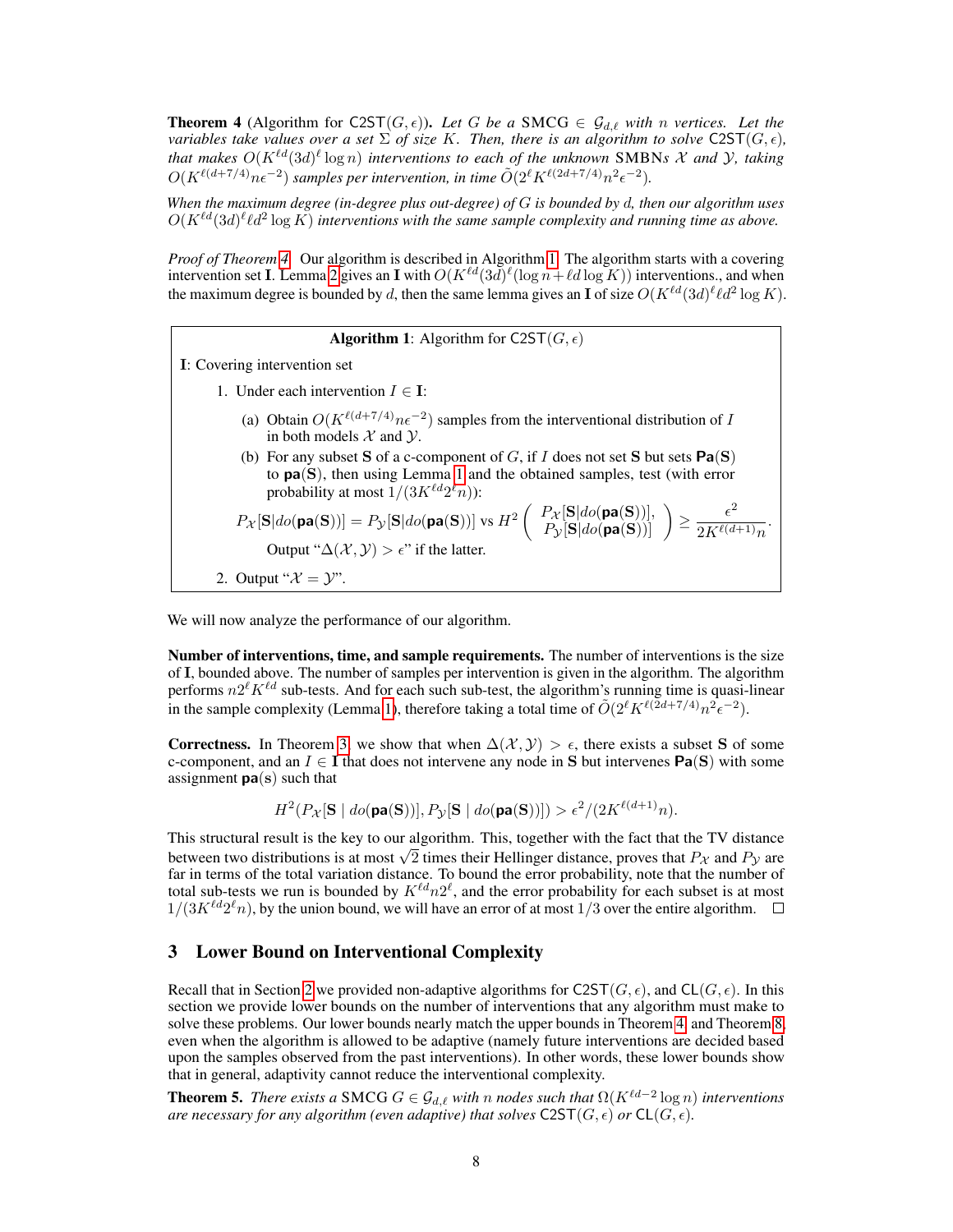This theorem is proved via the following ingredients.

Necessary Condition. We obtain a necessary condition on the set of interventions I of any algorithm that solves  $C2ST(G, \epsilon)$  or  $CL(G, \epsilon)$ .

We will consider SMCGs  $G$  with a specific structure, and prove the necessary condition for these graphs: The vertices of G are the union of two disjoint sets  $\overline{A}$ , and  $\overline{B}$ , such that G contains directed edges from  $A$  to  $B$ , and bidirected edges within  $B$ . Further, all edges in  $G$  are one of these two types. The next lemma is for graphs with this structure.

**Lemma 3.** *Suppose an adaptive algorithm uses a sequence of interventions* **I** *to solve*  $C2ST(G, \epsilon)$ *or*  $\mathsf{CL}(G, \epsilon)$ *. Let*  $\mathbf{C} \subseteq \mathbf{B}$  *be a c-component of G. Then, for any assignment*  $\mathsf{pa}(\mathbf{C}) \in \Sigma^{|\mathbf{Pa}(\mathbf{C})|}$ *, there is an intervention*  $I \in \mathbf{I}$  *such that the following conditions hold:* 

- **C1.** I intervenes  $\textsf{Pa}(\textbf{C})$  with the corresponding assignment of  $\textsf{pa}(\textbf{C})$ , <sup>6</sup>
- C2. I *does not intervene on any node in* C*.*

Existence. We then show that there is a graph with the structure mentioned above for which I must be  $\Omega(K^{\ell d-2} \log n)$  in order for the condition to be satisfied. More precisely,

**Lemma 4.** *There exists a G, and a constant c such that for any set of interventions*  $\bf{I}$  *with*  $|\bf{I}|$  < c · K`d−<sup>2</sup> log n*, there is a* C ⊆ B*, which is a c-component of* G*, and an assignment* pa(C) *such that no intervention in* I

- *assigns* pa(C) *to* Pa(C)*, and*
- *observes all variables in* C*.*

Combining these two lemmas, we obtain the lower bound for the adaptive versions of C2ST( $G, \epsilon$ ) and  $CL(G, \epsilon)$ . The proofs of Lemmas 3 and 4 are described in Appendix F.

#### Acknowledgments

We would like to thank Vasant Honavar who told us about the problems considered here and for several helpful discussions that were essential for us to complete this work. We acknowledge the support of Google India and NeurIPS in the form of an International Travel Grant, which enabled Saravanan Kandasamy to attend the conference.

#### References

- [AACR08] Dana Angluin, James Aspnes, Jiang Chen, and Lev Reyzin. Learning large-alphabet and analog circuits with value injection queries. *Machine Learning*, 72(1):113–138, Aug 2008.
- [AACW09] Dana Angluin, James Aspnes, Jiang Chen, and Yinghua Wu. Learning a circuit by injecting values. *J. Comput. Syst. Sci.*, 75(1):60–77, January 2009.
	- [ADK15] Jayadev Acharya, Constantinos Daskalakis, and Gautam Kamath. Optimal testing for properties of distributions. In *Advances in Neural Information Processing Systems 28*, NIPS '15, pages 3577–3598. Curran Associates, Inc., 2015.
- [AGHP92] Noga Alon, Oded Goldreich, Johan Håstad, and René Peralta. Simple constructions of almost k-wise independent random variables. *Random Structures & Algorithms*, 3(3):289–304, 1992.
- [AKN06] Pieter Abbeel, Daphne Koller, and Andrew Y. Ng. Learning factor graphs in polynomial time and sample complexity. *Journal of Machine Learning Research*, 7(Aug):1743– 1788, 2006.

 ${}^6$ In our construction, Pa $(C)$  always take 0 in the natural distribution. Henceforth, the interventions where some vertices in  $Pa(C)$  are not intervened are not considered here, as they are equivalent to the case when those vertices are intervened with 0.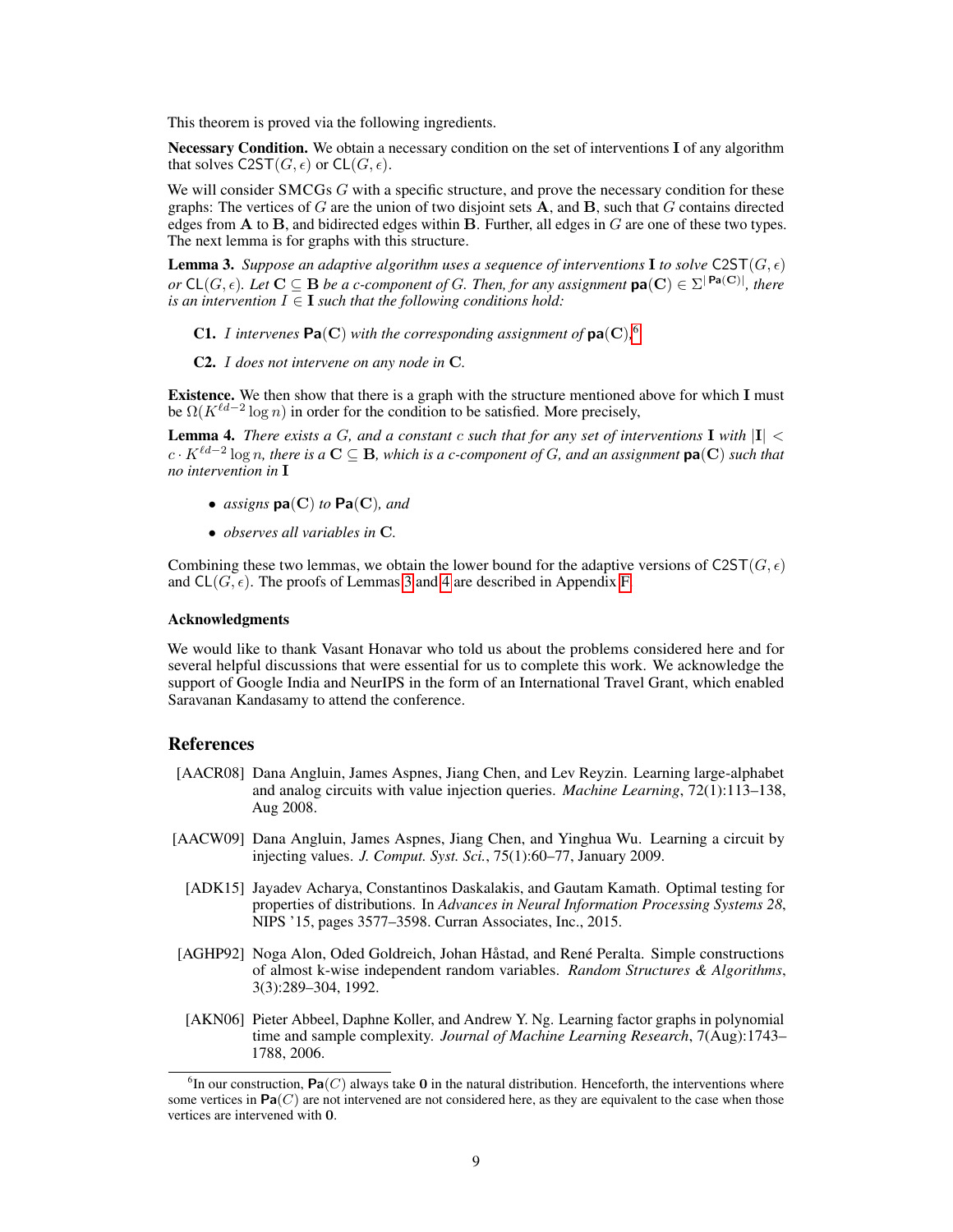- [ARSZ05] R Ayesha Ali, Thomas S Richardson, Peter Spirtes, and Jiji Zhang. Towards characterizing markov equivalence classes for directed acyclic graphs with latent variables. In *21st Conference on Uncertainty in Artificial Intelligence, UAI 2005*, 2005.
	- [AS04] Noga Alon and Joel H Spencer. *The probabilistic method*. John Wiley & Sons, 2004.
- [BFR+00] Tuğkan Batu, Lance Fortnow, Ronitt Rubinfeld, Warren D. Smith, and Patrick White. Testing that distributions are close. In *Proceedings of the 41st Annual IEEE Symposium on Foundations of Computer Science*, FOCS '00, pages 259–269, Washington, DC, USA, 2000. IEEE Computer Society.
- [BFRV11] Arnab Bhattacharyya, Eldar Fischer, Ronitt Rubinfeld, and Paul Valiant. Testing monotonicity of distributions over general partial orders. In *ICS*, pages 239–252, 2011.
	- [BL92] Kenneth A Bollen and J Scott Long. Tests for structural equation models: introduction. *Sociological Methods & Research*, 21(2):123–131, 1992.
- [BMS08] Guy Bresler, Elchanan Mossel, and Allan Sly. Reconstruction of markov random fields from samples: Some observations and algorithms. In *Approximation, Randomization and Combinatorial Optimization. Algorithms and Techniques*, pages 343–356. Springer, 2008.
	- [BP12] Elias Bareinboim and Judea Pearl. Transportability of causal effects: Completeness results. In *Proceedings of the Twenty-Sixth AAAI Conference on Artificial Intelligence*, AAAI'12, pages 698–704. AAAI Press, 2012.
	- [BP13] E. Bareinboim and J. Pearl. Meta-transportability of causal effects: A formal approach. In *Proceedings of the 16th International Conference on Artificial Intelligence and Statistics (AISTATS)*, pages 135–143, 2013.
	- [Bre15] Guy Bresler. Efficiently learning Ising models on arbitrary graphs. In *Proceedings of the 47th Annual ACM Symposium on the Theory of Computing*, STOC '15, pages 771–782, New York, NY, USA, 2015. ACM.
- [Can15] Clément L. Canonne. A survey on distribution testing: Your data is big. but is it blue? *Electronic Colloquium on Computational Complexity (ECCC)*, 22(63), 2015.
- [CDKS17] Clement L Canonne, Ilias Diakonikolas, Daniel M Kane, and Alistair Stewart. Testing bayesian networks. In *Conference on Learning Theory*, pages 370–448, 2017.
	- [CL68] C.K. Chow and C.N. Liu. Approximating discrete probability distributions with dependence trees. *IEEE Transactions on Information Theory*, 14(3):462–467, 1968.
	- [CT06] Thomas M. Cover and Joy A. Thomas. *Elements of Information Theory*. Wiley-Interscience, 2006.
- [DDK17] Constantinos Daskalakis, Nishanth Dikkala, and Gautam C. Kamath. Concentration of Multilinear Functions of the Ising Model with Applications to Network Data. In *Advances in Neural Information Processing Systems (NIPS)*, 2017.
- [DDK18] Constantinos Daskalakis, Nishanth Dikkala, and Gautam Kamath. Testing Ising models. In *Proceedings of the 29th Annual ACM-SIAM Symposium on Discrete Algorithms*, SODA '18, Philadelphia, PA, USA, 2018. SIAM.
- [DK16] Ilias Diakonikolas and Daniel M. Kane. A new approach for testing properties of discrete distributions. *CoRR*, abs/1601.05557, 2016.
- [DKW18] Constantinos Daskalakis, Gautam Kamath, and John Wright. Which distribution distances are sublinearly testable? In *Proceedings of the Twenty-Ninth Annual ACM-SIAM Symposium on Discrete Algorithms*, SODA '18, pages 2747–2764, Philadelphia, PA, USA, 2018. Society for Industrial and Applied Mathematics.
	- [DL12] Luc Devroye and Gábor Lugosi. *Combinatorial methods in density estimation*. Springer Science & Business Media, 2012.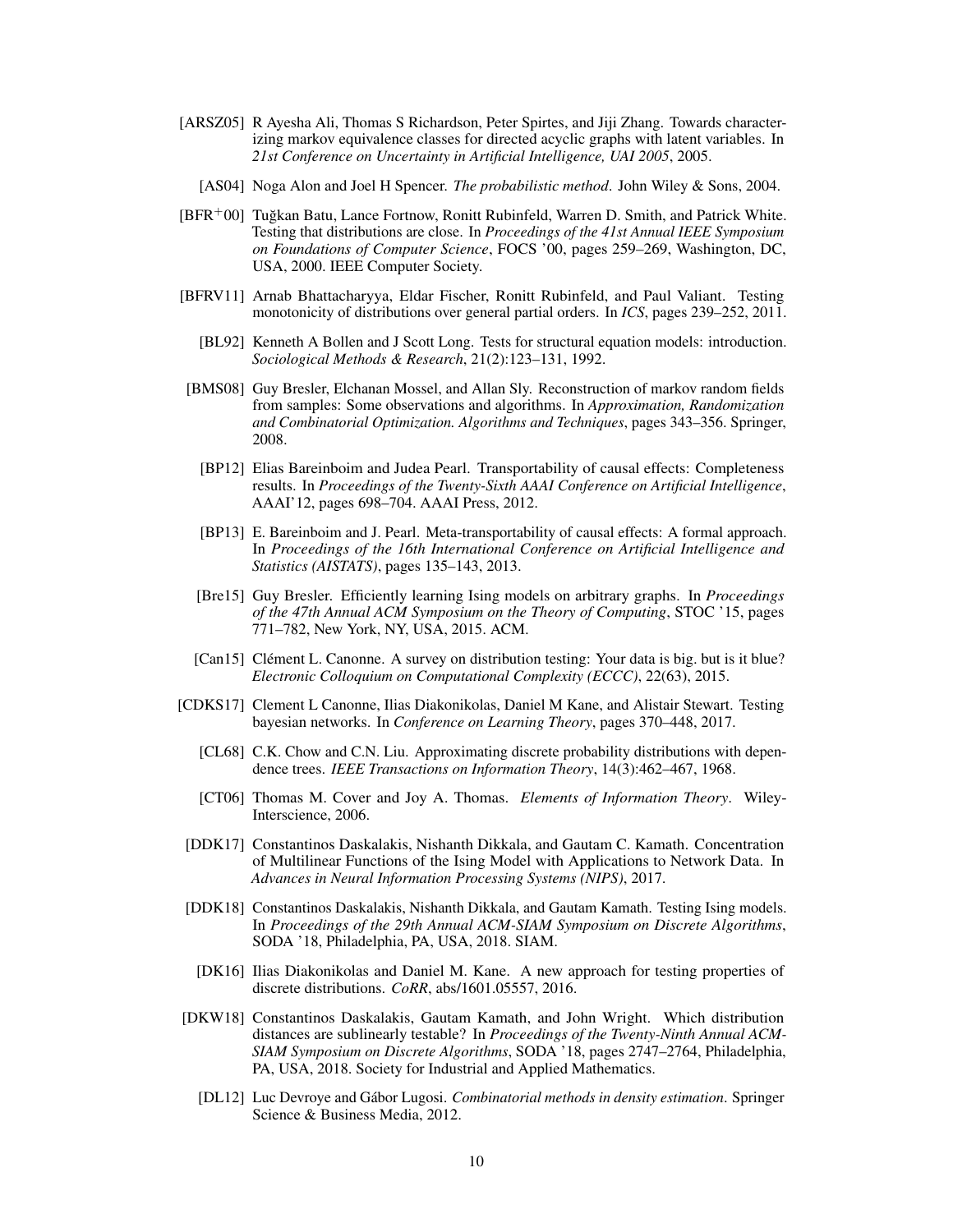- [DP17] Constantinos Daskalakis and Qinxuan Pan. Square hellinger subadditivity for bayesian networks and its applications to identity testing. *Proceedings of Machine Learning Research vol*, 65:1–7, 2017.
- [DPL+16] Atray Dixit, Oren Parnas, Biyu Li, Jenny Chen, Charles P. Fulco, Livnat Jerby-Arnon, Nemanja D. Marjanovic, Danielle Dionne, Tyler Burks, Raktima Raychndhury, Britt Adamson, Thomas M. Norman, Eric S. Lander, Jonathan S. Weissman, Nir Friedman, and Aviv Regev. Perturb-seq: Dissecting molecular circuits with scalable single cell rna profiling of pooled genetic screens. *Cell*, 167(7):1853–1866.e17, Dec 2016. 27984732[pmid].
	- [Ebe07] Frederick Eberhardt. Causation and intervention. *Doctoral dissertation, Carnegie Mellon University*, 2007.
- [EGL<sup>+</sup>92] Guy Even, Oded Goldreich, Michael Luby, Noam Nisan, and Boban Veličkovic. Approximations of general independent distributions. In *Proceedings of the twenty-fourth annual ACM symposium on Theory of computing*, pages 10–16. ACM, 1992.
	- [EGS05] Frederick Eberhardt, Clark Glymour, and Richard Scheines. On the number of experiments sufficient and in the worst case necessary to identify all causal relations among n variables. In *Proceedings of the Twenty-First Conference on Uncertainty in Artificial Intelligence*, pages 178–184. AUAI Press, 2005.
	- [Fis25] Ronald Aylmer Fisher. *Statistical Methods for Research Workers*. Oliver and Boyd, Edinburgh, 1925.
	- [GC99] Clark N Glymour and Gregory Floyd Cooper. *Computation, causation, and discovery*. AAAI Press, 1999.
	- [GJS10] Isabelle Guyon, Dominik Janzing, and Bernhard Schölkopf. Causality: Objectives and assessment. In *Causality: Objectives and Assessment*, pages 1–42, 2010.
	- [Gol17] Oded Goldreich. *Introduction to property testing*. Cambridge University Press, 2017.
	- [GR00] Oded Goldreich and Dana Ron. On testing expansion in bounded-degree graphs. *Electronic Colloquium on Computational Complexity (ECCC)*, 7(20), 2000.
	- [Haa43] Trygve Haavelmo. The statistical implications of a system of simultaneous equations. *Econometrica, Journal of the Econometric Society*, pages 1–12, 1943.
	- [HB12a] Alain Hauser and Peter Bühlmann. Characterization and greedy learning of interventional markov equivalence classes of directed acyclic graphs. *J. Mach. Learn. Res.*, 13(1):2409–2464, August 2012.
	- [HB12b] Alain Hauser and Peter Bühlmann. Two optimal strategies for active learning of causal networks from interventional data. In *Proceedings of Sixth European Workshop on Probabilistic Graphical Models*, volume 119, 2012.
- [HEH13] Antti Hyttinen, Frederick Eberhardt, and Patrik O Hoyer. Experiment selection for causal discovery. *The Journal of Machine Learning Research*, 14(1):3041–3071, 2013.
- [HJM<sup>+</sup>09] Patrik O Hoyer, Dominik Janzing, Joris M Mooij, Jonas Peters, and Bernhard Schölkopf. Nonlinear causal discovery with additive noise models. In *Advances in neural information processing systems*, pages 689–696, 2009.
- [JMZ<sup>+</sup>12] Dominik Janzing, Joris Mooij, Kun Zhang, Jan Lemeire, Jakob Zscheischler, Povilas Daniušis, Bastian Steudel, and Bernhard Schölkopf. Information-geometric approach to inferring causal directions. *Artificial Intelligence*, 182:1–31, 2012.
- [KDV17] Murat Kocaoglu, Alex Dimakis, and Sriram Vishwanath. Cost-optimal learning of causal graphs. In *International Conference on Machine Learning*, pages 1875–1884, 2017.
	- [KF09] Daphne Koller and Nir Friedman. *Probabilistic graphical models: principles and techniques*. MIT press, 2009.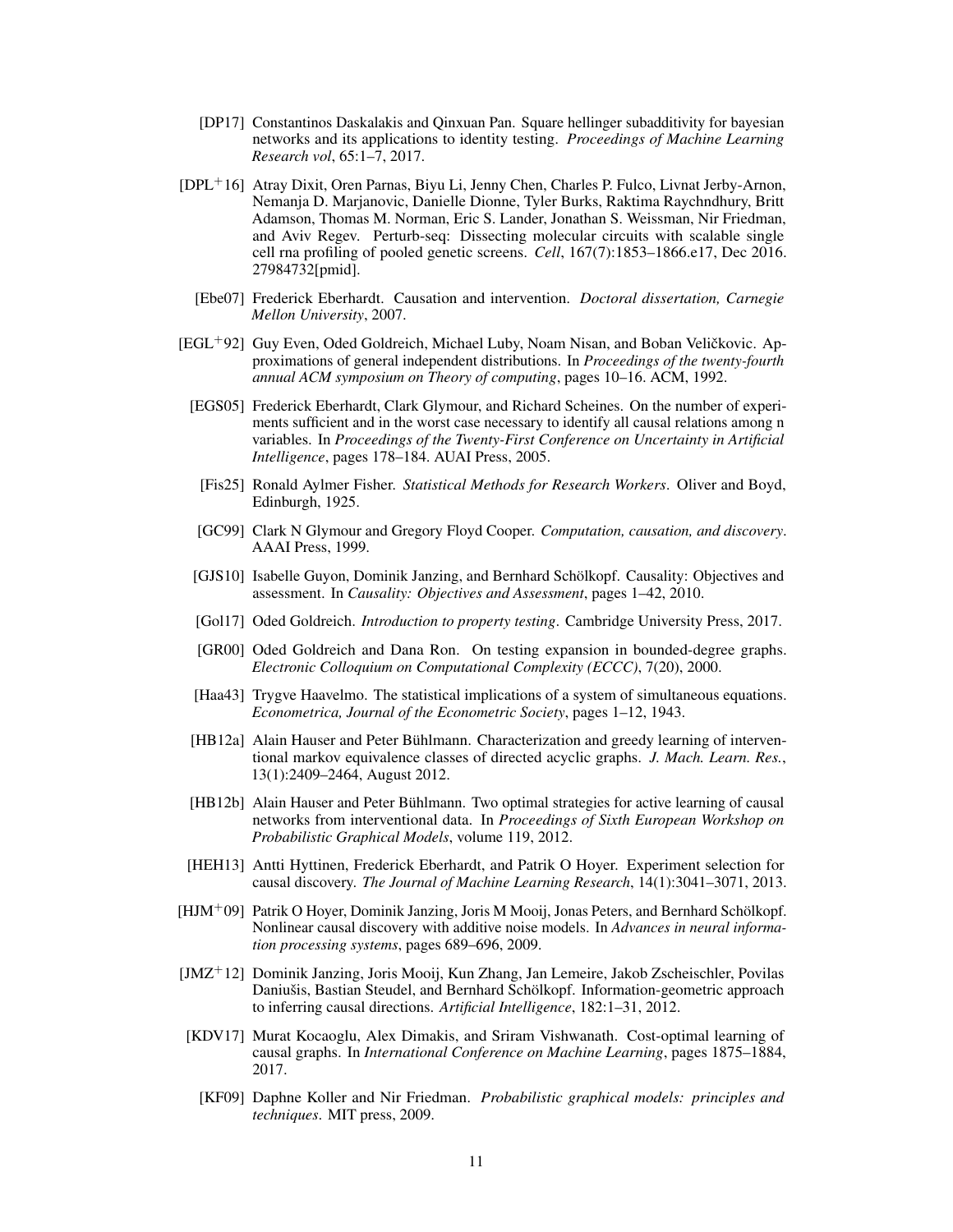- [KM17] Adam Klivans and Raghu Meka. Learning graphical models using multiplicative weights. *arXiv preprint arXiv:1706.06274*, 2017.
- [KSB17] Murat Kocaoglu, Karthikeyan Shanmugam, and Elias Bareinboim. Experimental design for learning causal graphs with latent variables. In *Advances in Neural Information Processing Systems*, pages 7021–7031, 2017.
- [KT06] Changsung Kang and Jin Tian. Inequality constraints in causal models with hidden variables. In *Proceedings of the Twenty-Second Conference on Uncertainty in Artificial Intelligence*, pages 233–240. AUAI Press, 2006.
- [LH13] Sanghack Lee and Vasant Honavar. m-transportability: Transportability of a causal effect from multiple environments. In *Proceedings of the Twenty-Seventh AAAI Conference on Artificial Intelligence, July 14-18, 2013, Bellevue, Washington, USA.*, 2013.
- [LR06] Erich L Lehmann and Joseph P Romano. *Testing statistical hypotheses*. Springer Science & Business Media, 2006.
- [MBS+15] Evan Z. Macosko, Anindita Basu, Rahul Satija, James Nemesh, Karthik Shekhar, Melissa Goldman, Itay Tirosh, Allison R. Bialas, Nolan Kamitaki, Emily M. Martersteck, John J. Trombetta, David A. Weitz, Joshua R. Sanes, Alex K. Shalek, Aviv Regev, and Steven A. McCarroll. Highly parallel genome-wide expression profiling of individual cells using nanoliter droplets. *Cell*, 161(5):1202–1214, May 2015. 26000488[pmid].
- [MMLM06] Stijn Meganck, Sam Maes, Philippe Leray, and Bernard Manderick. Learning semimarkovian causal models using experiments. In *Proceedings of The third European Workshop on Probabilistic Graphical Models (PGM)*, 2006.
	- [Mos09] Robin A Moser. A constructive proof of the lovász local lemma. In *Proceedings of the forty-first annual ACM symposium on Theory of computing*, pages 343–350. ACM, 2009.
	- [MT10] Robin A Moser and Gábor Tardos. A constructive proof of the general lovász local lemma. *Journal of the ACM (JACM)*, 57(2):11, 2010.
	- [Nea04] Richard E Neapolitan. *Learning bayesian networks*, volume 38. Pearson Prentice Hall Upper Saddle River, NJ, 2004.
	- [NN90] J. Naor and M. Naor. Small-bias probability spaces: Efficient constructions and applications. In *Proceedings of the Twenty-second Annual ACM Symposium on Theory of Computing*, STOC '90, pages 213–223, New York, NY, USA, 1990. ACM.
	- [PB11] J. Pearl and E. Bareinboim. Transportability of causal and statistical relations: A formal approach. In *Proceedings of the Twenty-Fifth Conference on Artificial Intelligence (AAAI-11)*, pages 247–254, Menlo Park, CA, August 7-11 2011. Available at: <http://ftp.cs.ucla.edu/pub/stat\_ser/r372a.pdf>.
	- [Pea95] Judea Pearl. Causal diagrams for empirical research. *Biometrika*, 82(4):669–688, 1995.
	- [Pea09] Judea Pearl. *Causality*. Cambridge university press, 2009.
	- [PJS11] Jonas Peters, Dominik Janzing, and Bernhard Scholkopf. Causal inference on discrete data using additive noise models. *IEEE Transactions on Pattern Analysis and Machine Intelligence*, 33(12):2436–2450, 2011.
	- [PV95] Judea Pearl and Thomas S Verma. A theory of inferred causation. In *Studies in Logic and the Foundations of Mathematics*, volume 134, pages 789–811. Elsevier, 1995.
	- [Rey09] Lev Reyzin. Active learning of interaction networks. 2009.
	- [SDLC93] David J Spiegelhalter, A Philip Dawid, Steffen L Lauritzen, and Robert G Cowell. Bayesian analysis in expert systems. *Statistical science*, pages 219–247, 1993.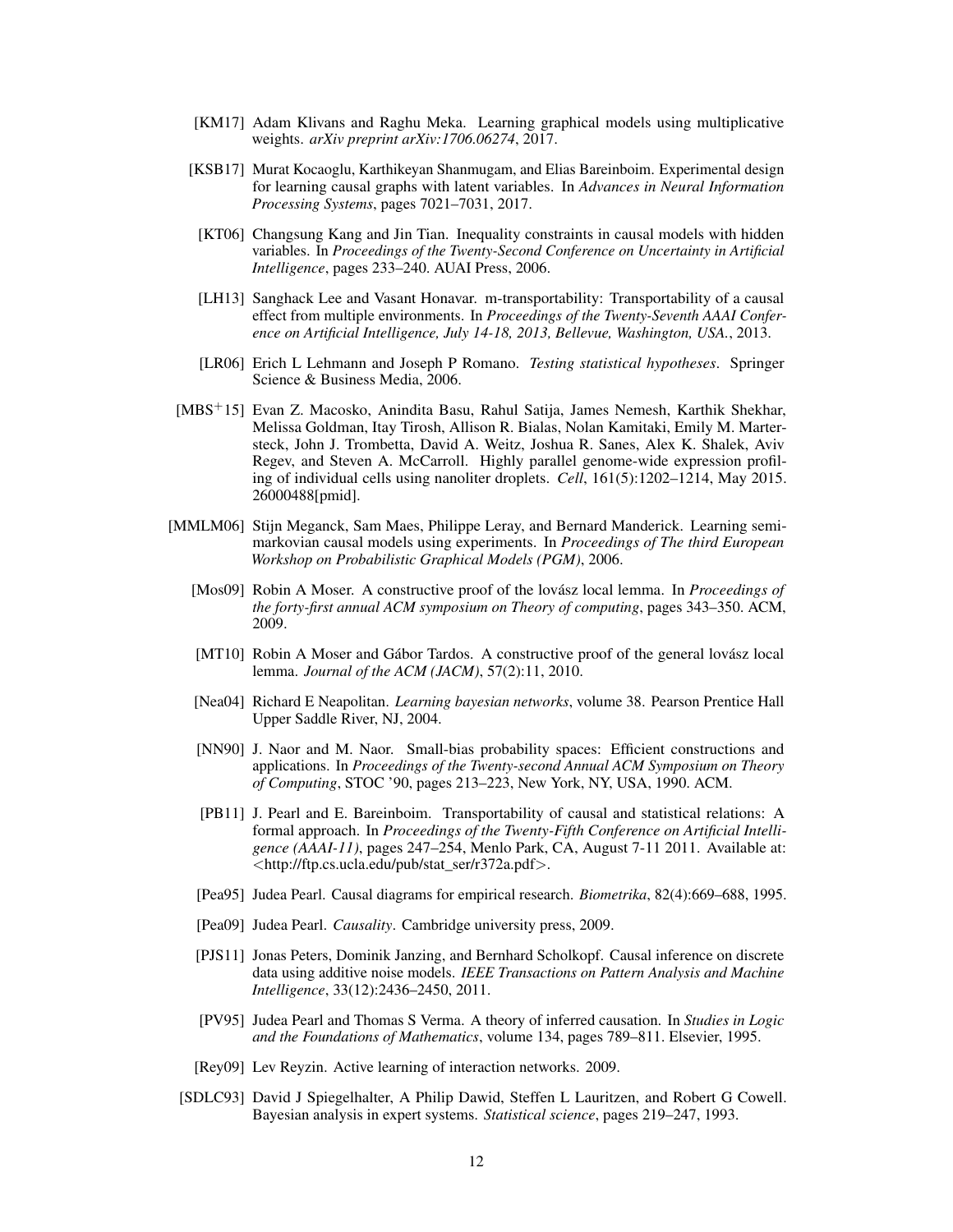- [SGS00] Peter Spirtes, Clark N Glymour, and Richard Scheines. *Causation, prediction, and search*. MIT press, 2000.
- [SKDV15] Karthikeyan Shanmugam, Murat Kocaoglu, Alexandros G Dimakis, and Sriram Vishwanath. Learning causal graphs with small interventions. In *Advances in Neural Information Processing Systems*, pages 3195–3203, 2015.
- [SMR99] P Spirtes, C Meek, and T Richardson. An algorithm for causal inference in the presence of latent variables and selection bias in computation, causation and discovery, 1999, 1999.
- [SP08] I. Shpitser and J. Pearl. Complete identification methods for the causal hierarchy. *Journal of Machine Learning Research*, 9:1941–1979, 2008.
- [SPP+05] Karen Sachs, Omar Perez, Dana Pe'er, Douglas A. Lauffenburger, and Garry P. Nolan. Causal protein-signaling networks derived from multiparameter single-cell data. *Science*, 308(5721):523–529, 2005.
	- [SS08] Richard Scheines and Peter Spirtes. Causal structure search: Philosophical foundations and problems, 2008.
	- [SS16] Leonard J. Schulman and Piyush Srivastava. Stability of causal inference. In *Proceedings of the Thirty-Second Conference on Uncertainty in Artificial Intelligence*, UAI'16, pages 666–675, Arlington, Virginia, United States, 2016. AUAI Press.
- [SSS<sup>+</sup>17] Rajat Sen, Ananda Theertha Suresh, Karthikeyan Shanmugam, Alexandros G Dimakis, and Sanjay Shakkottai. Model-powered conditional independence test. In *Advances in Neural Information Processing Systems*, pages 2955–2965, 2017.
	- [SW12] Narayana P Santhanam and Martin J Wainwright. Information-theoretic limits of selecting binary graphical models in high dimensions. *IEEE Transactions on Information Theory*, 58(7):4117–4134, 2012.
	- [Tia02] Jin Tian. *Studies in causal reasoning and learning*. University of California, Los Angeles, 2002.
	- [TP02] Jin Tian and Judea Pearl. On the testable implications of causal models with hidden variables. In *Proceedings of the Eighteenth Conference on Uncertainty in Artificial Intelligence*, UAI'02, pages 519–527, San Francisco, CA, USA, 2002. Morgan Kaufmann Publishers Inc.
- [VMLC16] Marc Vuffray, Sidhant Misra, Andrey Lokhov, and Michael Chertkov. Interaction screening: Efficient and sample-optimal learning of ising models. In *Advances in Neural Information Processing Systems*, pages 2595–2603, 2016.
	- [VP90] Thomas Verma and Judea Pearl. Causal networks: Semantics and expressiveness. In *Proceedings of the Fourth Annual Conference on Uncertainty in Artificial Intelligence*, UAI '88, pages 69–78, Amsterdam, The Netherlands, The Netherlands, 1990. North-Holland Publishing Co.
	- [VP92] Thomas Verma and Judea Pearl. An algorithm for deciding if a set of observed independencies has a causal explanation. In *Uncertainty in Artificial Intelligence, 1992*, pages 323–330. Elsevier, 1992.
	- [Wri21] Sewall Wright. Correlation and causation. *Journal of agricultural research*, 20(7):557– 585, 1921.
- [WSYU17] Yuhao Wang, Liam Solus, Karren Yang, and Caroline Uhler. Permutation-based causal inference algorithms with interventions. In I. Guyon, U. V. Luxburg, S. Bengio, H. Wallach, R. Fergus, S. Vishwanathan, and R. Garnett, editors, *Advances in Neural Information Processing Systems 30*, pages 5822–5831. Curran Associates, Inc., 2017.
	- [YKU18] Karren Yang, Abigail Katcoff, and Caroline Uhler. Characterizing and learning equivalence classes of causal dags under interventions. *arXiv preprint arXiv:1802.06310*, 2018.